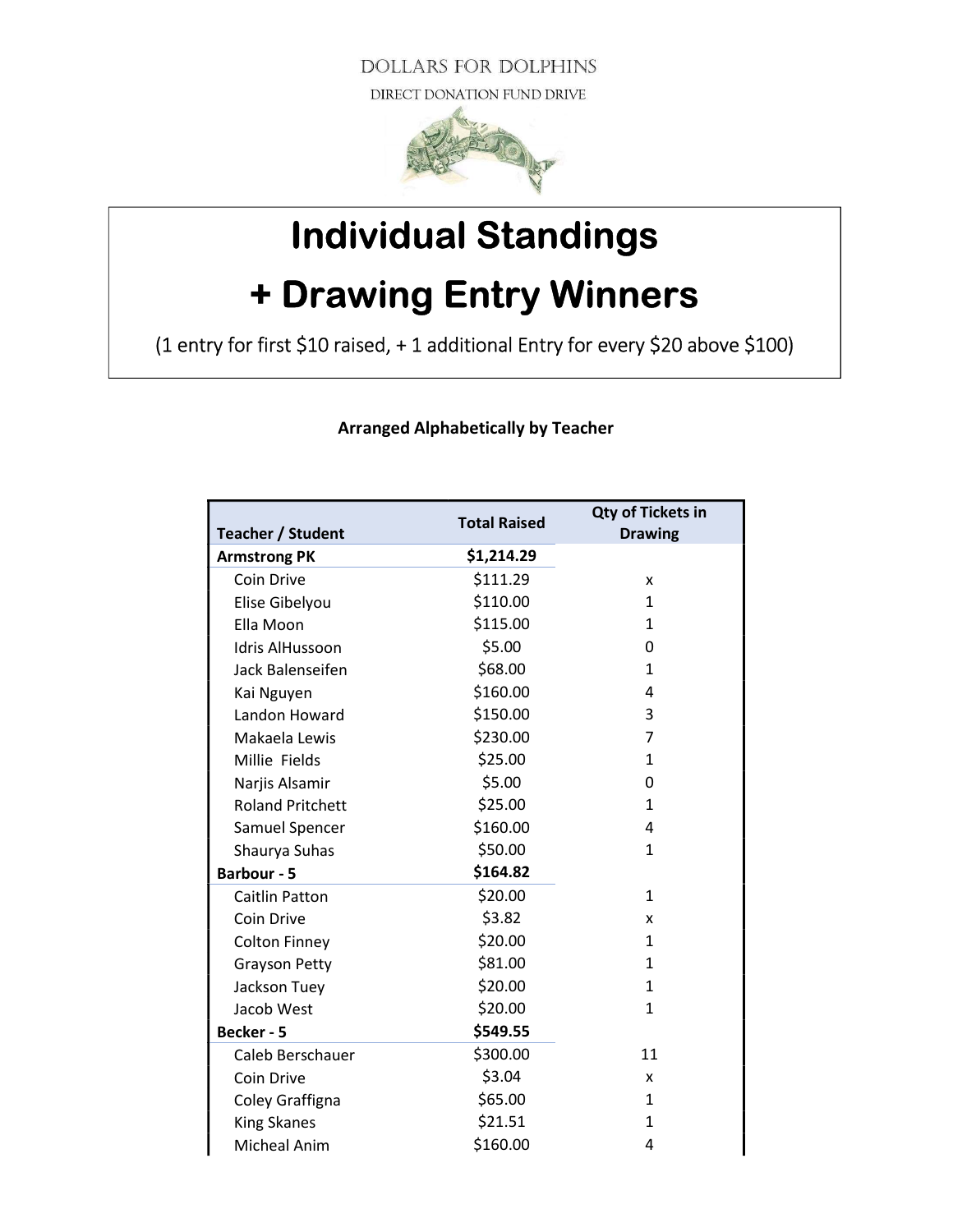| <b>Burdick - 2</b>      | \$308.60   |              |
|-------------------------|------------|--------------|
| <b>Avery Lindley</b>    | \$140.00   | 3            |
| Christy Kalbaugh        | \$2.00     | 0            |
| Coin Drive              | \$36.60    | x            |
| Elyse Hickey            | \$50.00    | 1            |
| Odin Lovato             | \$80.00    | 1            |
| <b>Fairsheets - 2</b>   | \$394.19   |              |
| Aleena Allen            | \$40.00    | $\mathbf{1}$ |
| Caden Abrams            | \$25.00    | 1            |
| Carl Corntassel         | \$75.00    | 1            |
| Coin Drive              | \$24.19    | x            |
| Noah Cochran            | \$50.00    | 1            |
| Olivia Williams         | \$25.00    | 1            |
| Robin Fairsheets        | \$20.00    | $\mathbf{1}$ |
| <b>Ryan Reeves</b>      | \$30.00    | 1            |
| Sedra AlHusson          | \$5.00     | 0            |
| <b>Tyler Nguyen</b>     | \$100.00   | $\mathbf{1}$ |
| Goetz - K               | \$1,093.42 |              |
| Adalyn Herrera          | \$25.00    | 1            |
| <b>Adriel Rivera</b>    | \$20.00    | 1            |
| Coin Drive              | \$132.42   | x            |
| Eli Heskett             | \$160.00   | 4            |
| <b>Isobel Mellon</b>    | \$10.00    | 1            |
| Jacob Perry             | \$260.00   | 9            |
| Josey De Leon           | \$216.00   | 6            |
| Kaleb Fisher            | \$110.00   | $\mathbf{1}$ |
| Lily Greene             | \$80.00    | 1            |
| Lincoln Schwimmer       | \$30.00    | 1            |
| <b>Madeline Cottle</b>  | \$50.00    | 1            |
| Howe - 3                | \$1,792.41 |              |
| Cash Watson             | \$50.00    | $\mathbf{1}$ |
| Coin Drive              | \$79.91    | x            |
| Dayvid Higgins          | \$200.00   | 6            |
| <b>Elizabeth Cargle</b> | \$3.00     | 0            |
| <b>Gavin Muller</b>     | \$100.00   | 1            |
| Harper Day              | \$445.00   | 18           |
| Jennie Ma               | \$20.00    | $\mathbf{1}$ |
| John Paul Terrones      | \$215.00   | 6            |
| Kayle Smith             | \$44.50    | 1            |
| Locke Anthony           | \$550.00   | 23           |
| Nicholas Foote          | \$55.00    | 1            |
| Zayden Gilles           | \$30.00    | 1            |
| Huffines - 3            | \$810.04   |              |
| Brayden Wilson          | \$100.00   | $\mathbf{1}$ |
| <b>Charlie Morley</b>   | \$60.00    | $\mathbf{1}$ |
| Coin Drive              | \$93.04    | x            |
| <b>Emery West</b>       | \$20.00    | $\mathbf{1}$ |
| <b>Jake Clement</b>     | \$100.00   | 1            |
| Morgan Todd             | \$52.00    | $\mathbf 1$  |
|                         |            |              |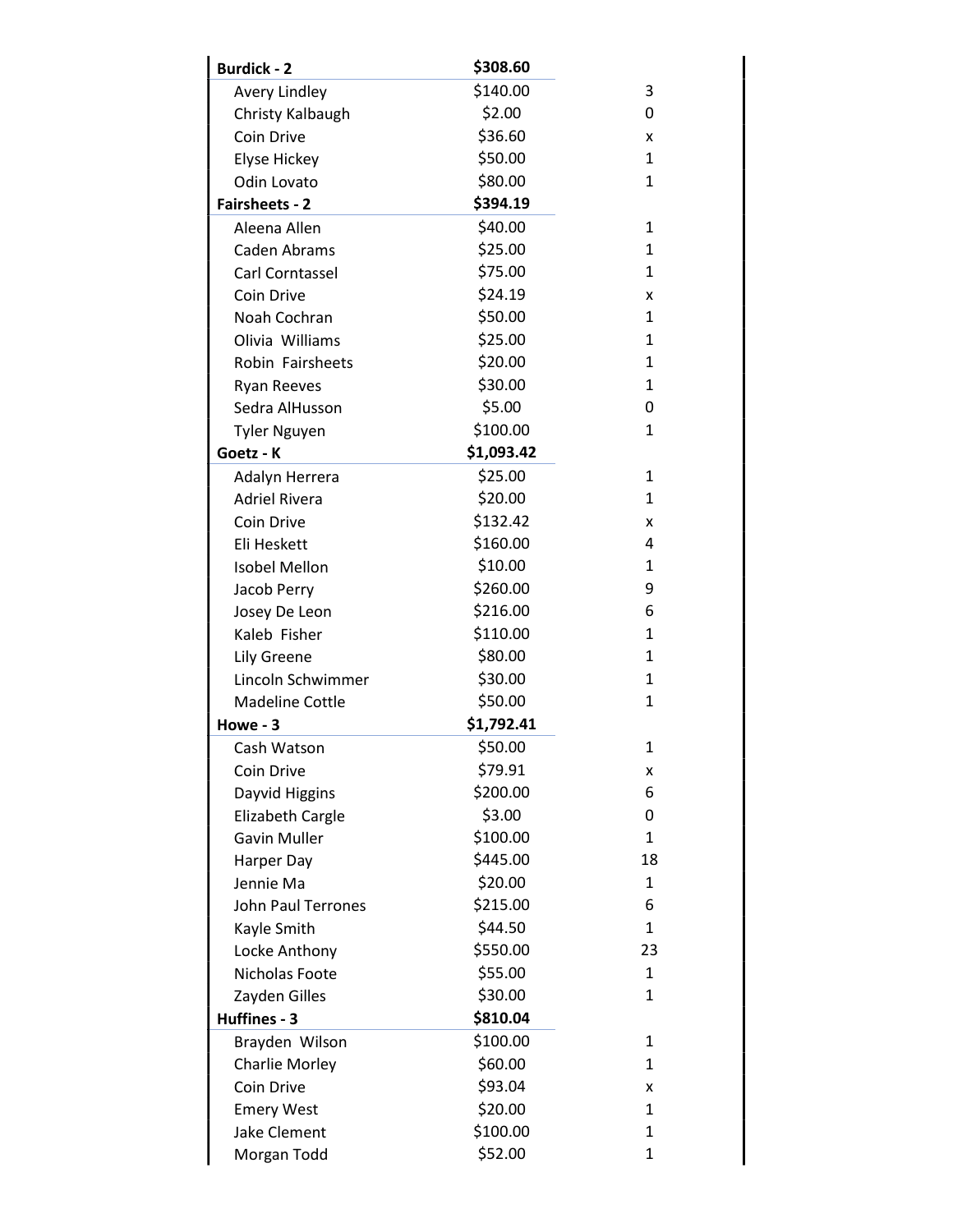| Peyton Moon               | \$115.00 | 1              |
|---------------------------|----------|----------------|
| Rylee Davarpanah          | \$240.00 | 8              |
| Sam Harbour               | \$30.00  | $\mathbf{1}$   |
| $King - 1$                | \$764.59 |                |
| <b>Avery Duong</b>        | \$20.00  | 1              |
| Coin Drive                | \$102.09 | x              |
| Isabelle Imes             | \$50.00  | 1              |
| Kevin Hua                 | \$200.00 | 6              |
| Krosser Taylor            | \$100.00 | 1              |
| Lennon Brylev             | \$200.00 | 6              |
| Safietou Youm             | \$30.00  | 1              |
| Santiago Gallegos Velasco | \$2.50   | 0              |
| <b>Willie Marlin</b>      | \$60.00  | 1              |
| Larson - 1                | \$669.88 |                |
| Abigail Foote             | \$55.00  | 1              |
| <b>Camden Harless</b>     | \$150.00 | 3              |
| Coin Drive                | \$39.88  | x              |
| Damien Howard             | \$150.00 | 3              |
| <b>Dylan Cottle</b>       | \$50.00  | 1              |
| Ella Wylie                | \$65.00  | 1              |
| <b>Julia Goggs</b>        | \$50.00  | 1              |
| Larkin Holman             | \$100.00 | $\mathbf{1}$   |
| <b>Robert Stice</b>       | \$10.00  | 1              |
| Phillips - 5              | \$453.58 |                |
| <b>Ahmed Toor</b>         | \$20.00  | 1              |
| Coin Drive                | \$12.58  | X              |
| Daniel O'Dell             | \$120.00 | $\overline{2}$ |
| Laniyah Cobb              | \$55.00  | 1              |
| Madalyn Pratt             | \$25.00  | 1              |
| <b>Rain Black</b>         | \$20.00  | 1              |
| <b>Rian Cone</b>          | \$26.00  | $\mathbf{1}$   |
| <b>William Darbe</b>      | \$175.00 | 4              |
| Reasnor - K               | \$587.49 |                |
| <b>Charlotte West</b>     | \$50.00  | 1              |
| Coin Drive                | \$72.49  | x              |
| Erin Osei                 | \$20.00  | 1              |
| <b>Jack Patterson</b>     | \$200.00 | 6              |
| Lucy Bates                | \$25.00  | 1              |
| <b>Trevor Tran</b>        | \$20.00  | 1              |
| <b>Tristian Rotich</b>    | \$200.00 | 6              |
| Rowland - 2               | \$712.35 |                |
| Adelyn Spencer            | \$160.00 | 4              |
| Ariyan Shabani            | \$50.00  | $\mathbf{1}$   |
| <b>Berkley Gilmore</b>    | \$6.00   | 0              |
| Coin Drive                | \$66.35  | x              |
| Demi Ni Tali Philipose    | \$40.00  | 1              |
| Josie Meyer               | \$170.00 | 4              |
| Katelyn Dawson            | \$20.00  | 1              |
| <b>Trevor Rotich</b>      | \$200.00 | 6              |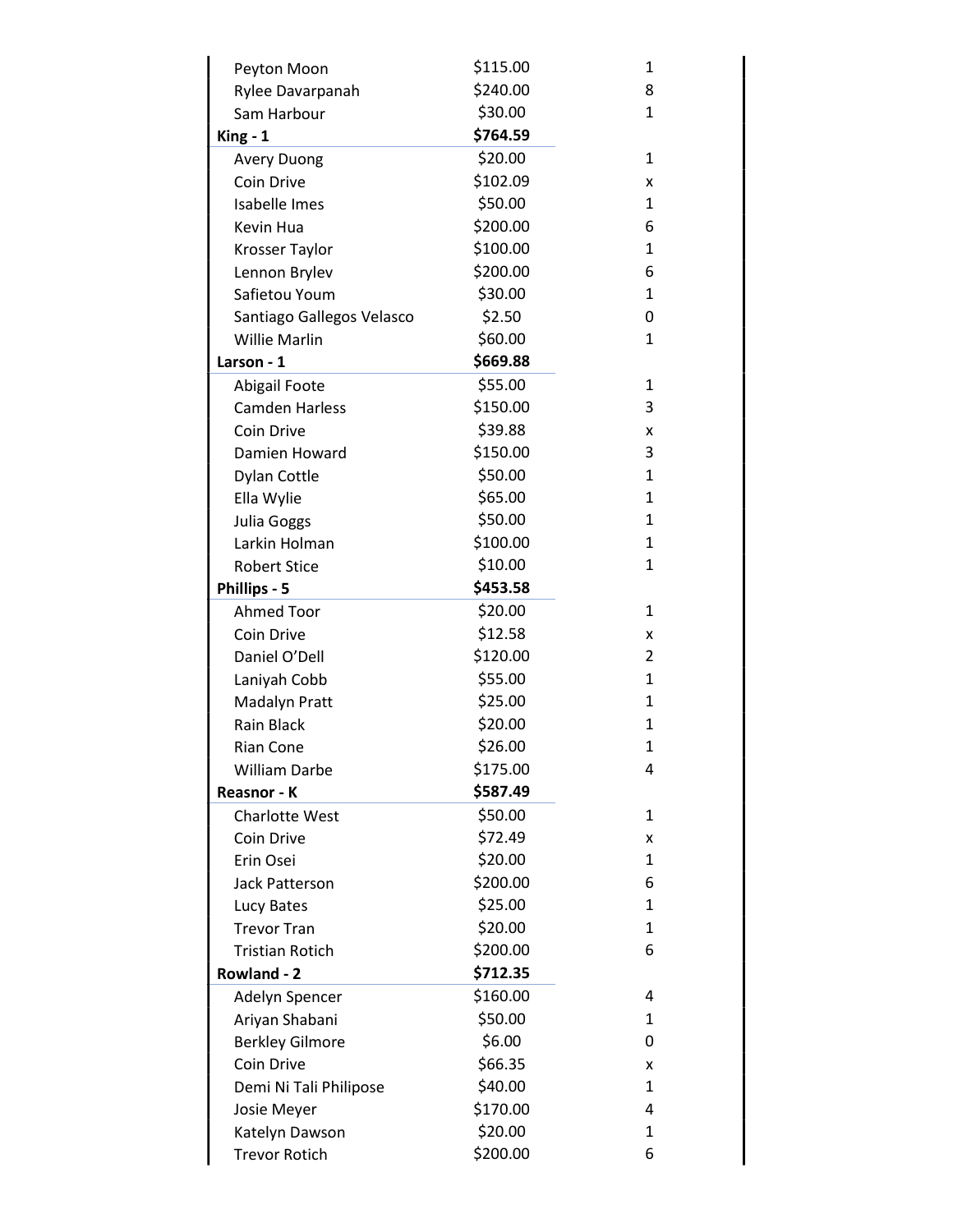| Rupe - 2                   | \$1,961.96 |              |
|----------------------------|------------|--------------|
| Coin Drive                 | \$123.96   | x            |
| Jane Green                 | \$1,150.00 | 53           |
| Makayla Haas               | \$100.00   | 1            |
| Retaj Alsamir              | \$5.00     | 0            |
| <b>Riley Dodrill</b>       | \$513.00   | 21           |
| <b>Travis Tran</b>         | \$20.00    | $\mathbf{1}$ |
| Valentina Mendoza Toca     | \$50.00    | $\mathbf{1}$ |
| Sade - 1                   | \$1,306.65 |              |
| <b>Byron Bonifield</b>     | \$50.00    | 1            |
| Coin Drive                 | \$81.65    | x            |
| <b>Eloise McCoy</b>        | \$280.00   | 10           |
| <b>Grant Price</b>         | \$250.00   | 8            |
| Jake Corntassel            | \$75.00    | $\mathbf{1}$ |
| Kourtlynn Brennan          | \$500.00   | 21           |
| Mae Morley                 | \$50.00    | $\mathbf{1}$ |
| <b>Saitpoung Naing</b>     | \$20.00    | $\mathbf{1}$ |
| <b>Schoolcraft PK</b>      | \$1,297.06 |              |
| Brooklyn Moon              | \$115.00   | 1            |
| Brooklynn Davarpanah       | \$240.00   | 8            |
| Chloe Duong                | \$27.06    | $\mathbf{1}$ |
| Coin Drive                 | \$200.00   | x            |
| Famojuro Inioluwa Jomiloju | \$35.00    | 1            |
| Jonah Foote                | \$55.00    | 1            |
| Logan Todd                 | \$50.00    | 1            |
| Mason Ma                   | \$20.00    | 1            |
| Olivia Ruud                | \$145.00   | 3            |
| Raeleigh Gilles            | \$30.00    | $\mathbf{1}$ |
| Salah Khouy                | \$100.00   | 1            |
| Sloane McCoy               | \$280.00   | 10           |
| Searl - 5                  | \$606.59   |              |
| Angel Wright               | \$20.00    | 1            |
| <b>Brody Cunningham</b>    | \$50.00    | 1            |
| Christiana Curry           | \$160.00   | 4            |
| Coin Drive                 | \$32.09    | x            |
| Daylan Williamson          | \$60.00    | $\mathbf{1}$ |
| <b>Hunter Gray</b>         | \$130.00   | 2            |
| Isabelle Nguyen            | \$100.00   | 1            |
| Kalyssa Smith              | \$44.50    | $\mathbf{1}$ |
| Zachart Stewart            | \$10.00    | 1            |
| Spencer - 3                | \$1,251.45 |              |
| <b>Adrian Sullens</b>      | \$477.00   | 19           |
| Aniyah Hankins             | \$10.00    | $\mathbf{1}$ |
| Carmen Hudson              | \$200.00   | 6            |
| Coin Drive                 | \$55.54    | x            |
| Daisy Goggs                | \$100.00   | 1            |
| Jonathan Imes              | \$50.00    | $\mathbf{1}$ |
| Luke Bingman               | \$53.91    | $\mathbf{1}$ |
| Meera Assaleh              | \$30.00    | 1            |